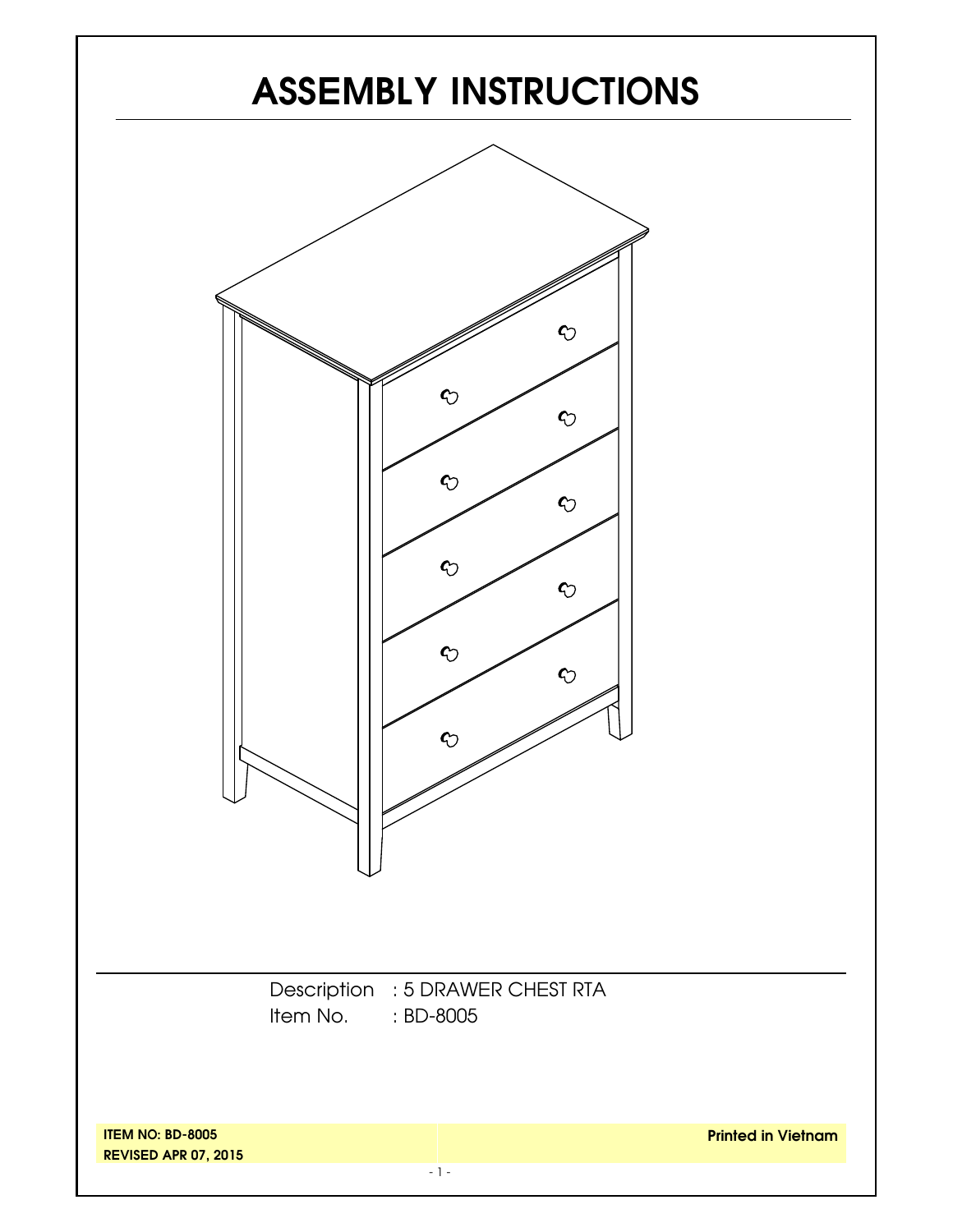# **BEFORE ASSEMBLY**

Thank you for purchasing this quality product. This product has been designed for easy assembly and constructed for durability. All parts were checked prior to packaging to insure quality. Prior to beginning assembly, however, make sure all parts and hardware are included and free of obvious defect. If a part is missing or defective, please contact the store where purchased. If hardware is missing, or you need help with assembly, please call toll free 888-944-8396.

#### **IMPORTANT NOTE:**

- Place all wooden parts on a clean and smooth surface such as a rug or carpet to avoid the parts from being scratched.
- Remove all wrapping material, including staples & packing straps before you start to assemble.
- DO NOT tighten all screws and bolts until completely assembled.
- Keep all hardware parts out of reach of children.

#### **WARNING:**

 Long exposure to rubber or soft plastic may cause a chemical reaction and damage the finish of your product. Protect the surface of the product with cloth if you are using any product with rubber feet or base.

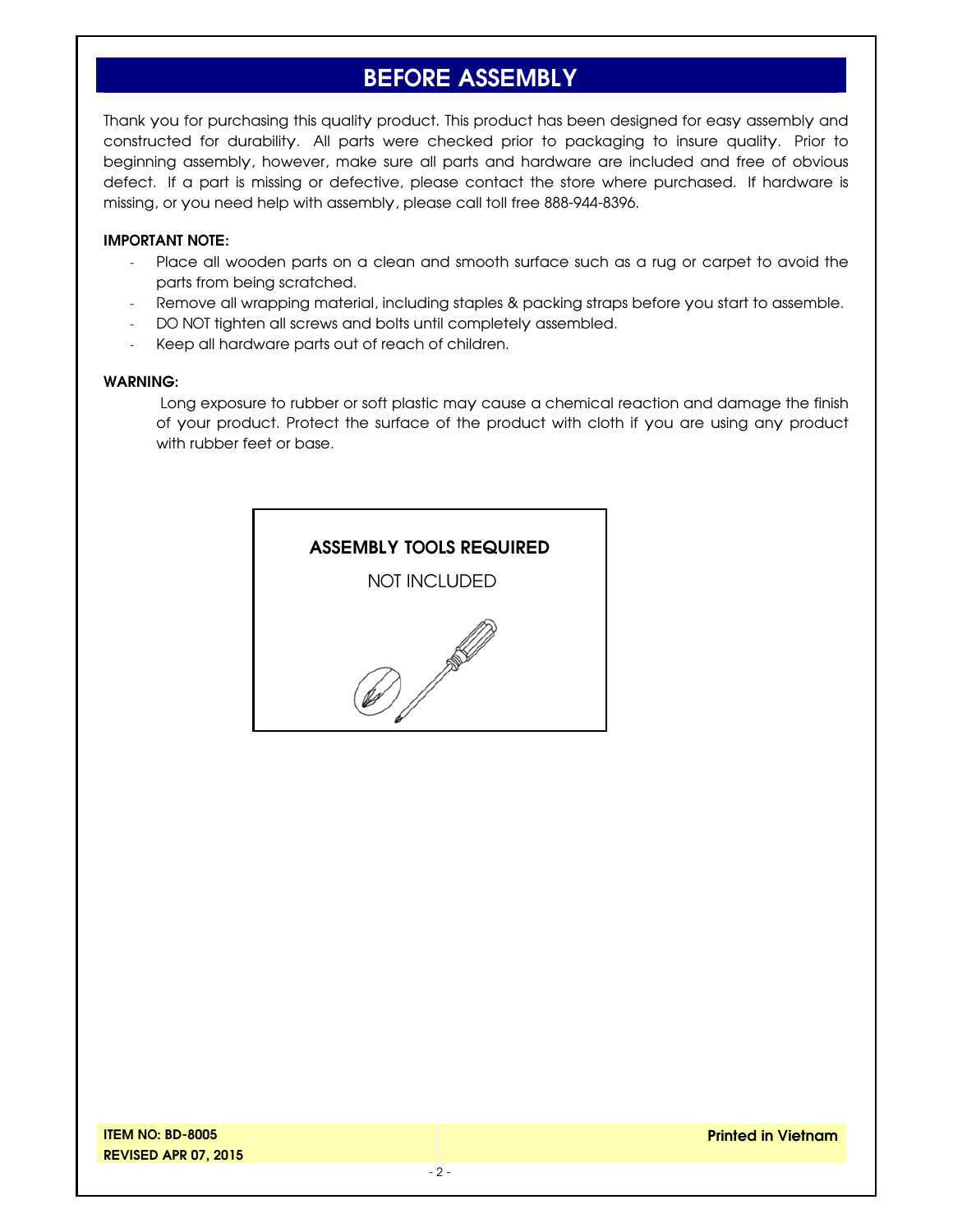# **PART LIST**

When unpacking, please be careful not to discard any parts with the packaging. Before continuing, please make sure you have the following parts:

| N                         | Description         | Qty           | Sketch | <b>NO</b>          | Description   | Qty                       | Sketch |
|---------------------------|---------------------|---------------|--------|--------------------|---------------|---------------------------|--------|
| $\boldsymbol{\mathsf{A}}$ | Top                 | $\mathbb{I}$  |        | B                  | Side panel    | $2(L -$<br>R)             |        |
| $\mathbf c$               | <b>Bottom panel</b> | $\mathbbm{1}$ |        | $\mathsf D$        | Center panel  | $\mathbbm{1}$             |        |
| $\mathsf E$               | <b>Back rail</b>    | $\sqrt{2}$    |        | F                  | Back panel    | $\ensuremath{\mathsf{3}}$ |        |
| $\mathsf G$               | Drawer front        | $\sqrt{5}$    | Ο      | $\pmb{\mathsf{H}}$ | Drawer side   | $10\,$<br>$(L-R)$         |        |
| $\mathbf I$               | Drawer back         | $\,$ 5 $\,$   |        | $\mathsf J$        | Drawer bottom | $\overline{5}$            |        |
| $\mathbf K$               | Support bar         | $\sqrt{5}$    |        |                    |               |                           |        |

**ITEM NO: BD-8005 REVISED APR 07, 2015**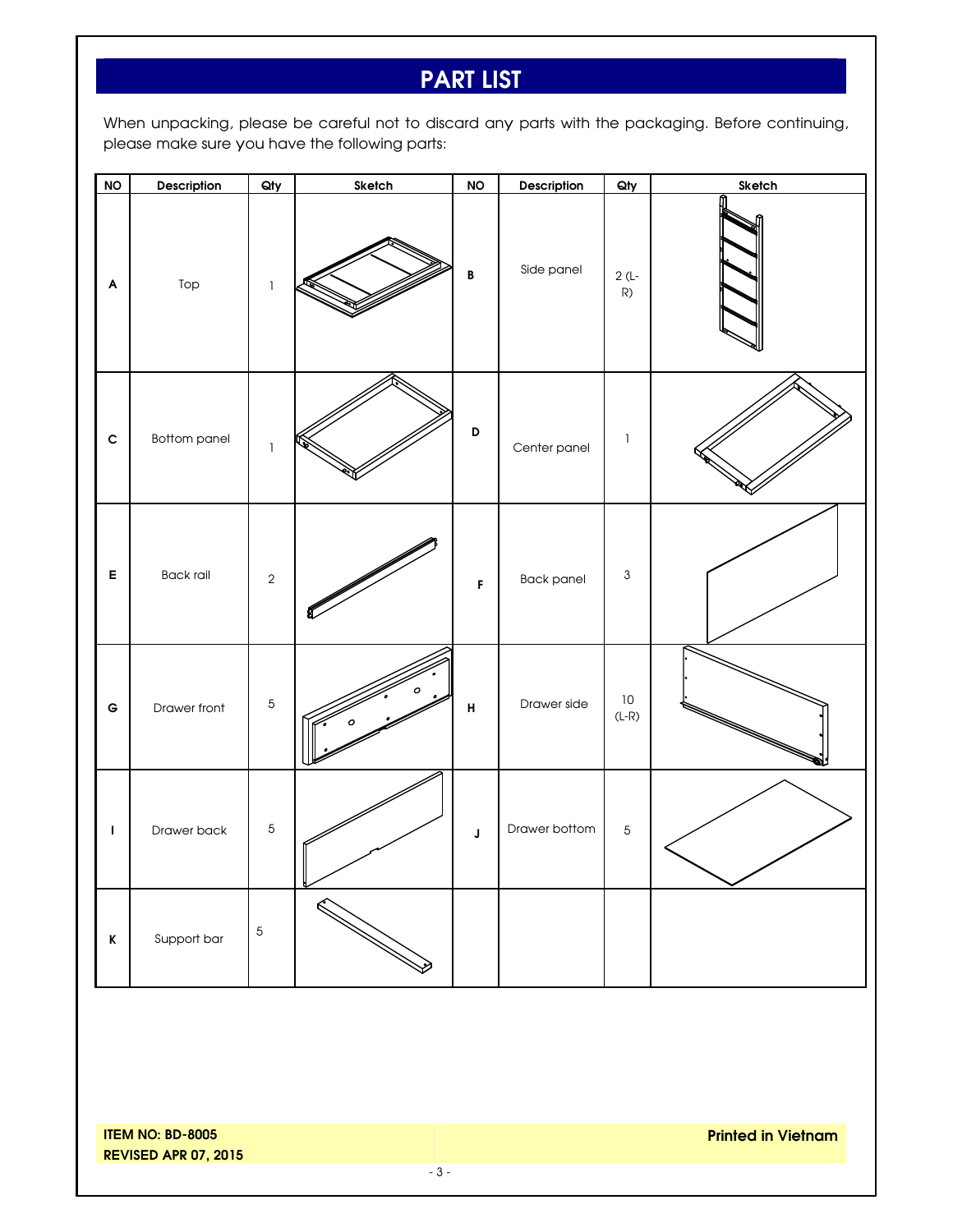# **HARDWARE LIST**

When unpacking, please be careful not to discard any parts with the packaging. Before continuing, please make sure you have all of the following hardware:

| <b>NO</b> | Description                  | Qty            | Sketch     | <b>NO</b>   | Description                       | Qty | Sketch                                                                                                                                                                                                                                                                                                                          |
|-----------|------------------------------|----------------|------------|-------------|-----------------------------------|-----|---------------------------------------------------------------------------------------------------------------------------------------------------------------------------------------------------------------------------------------------------------------------------------------------------------------------------------|
| 1         | Allen key<br>(M4x80mm)       | 1              |            | $\mathbf 2$ | <b>Bolt</b><br>(M6 X 30mm)        | 12  | mmmmm<br>0                                                                                                                                                                                                                                                                                                                      |
| 3         | Spring washer<br>(Φ6.5x11mm) | 12             |            | 4           | <b>Flat Washer</b><br>(Φ6.5x13mm) | 12  |                                                                                                                                                                                                                                                                                                                                 |
| 5         | Screw<br>(M4 X 35mm)         | 65             |            | 6           | Pan head<br>screw<br>(M4 x 30mm)  | 10  | $\bigoplus$ 00000000000                                                                                                                                                                                                                                                                                                         |
| 7         | Knob<br>(Ф30х30mm)           | 10             |            | 8           | Screw<br>(M4 X 30mm)              | 10  |                                                                                                                                                                                                                                                                                                                                 |
| 9         | Steel band                   | 1              | 0000000000 | 10          | Warning label                     | 5   | WARNING!<br>THIS ITEM IS PRONE TO TIPPING.<br>USE ANTI-TIPPING HARDWARE (PROVIDED) TO SECURE TO THE WALL<br>DO NOT ALLOW CHILDREN TO CLIMB ON FURNITURE<br>PLAC HEAVIEST OBJECTS IN LOWER DRAWERS<br>DO NOT OPEN MORE THAN ONE DRAWER ON THE UNIT AT THE SAME TIME<br>DO NOT PLACE TV ON THE TOP OF THE DRESSER OR DRAWER CHEST |
| 11        | Screw<br>(M3 X 15mm)         | $\overline{2}$ |            |             |                                   |     |                                                                                                                                                                                                                                                                                                                                 |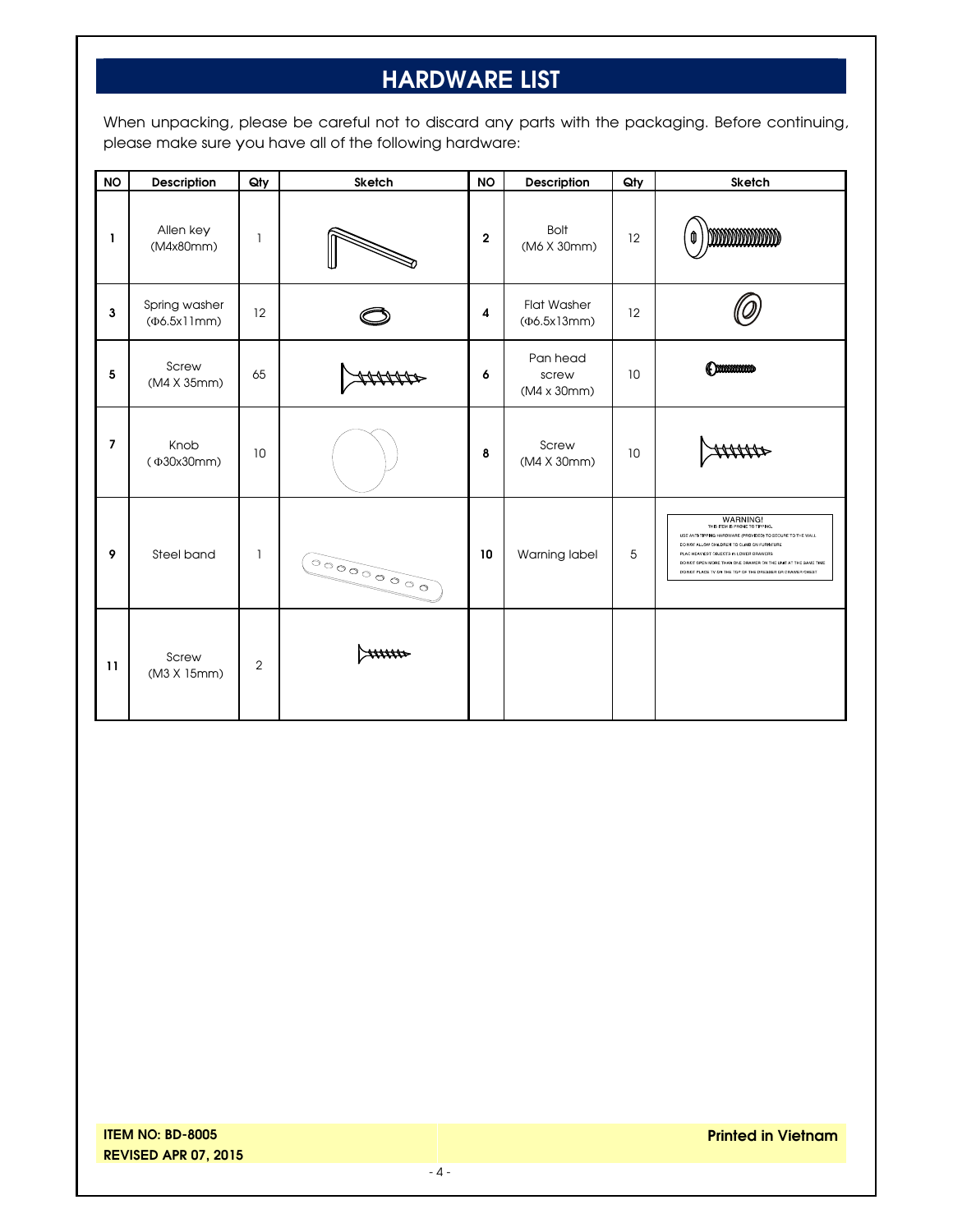Attach top (A), center panel (D), and bottom panel (C) to a side panel (B) with bolts (2) and washers (3) and (4) .Tighten with Allen key (1).

Slide back panel (F), and back rail (E) into the groove as shown below.



### **STEP 2**

Attach bottom panel (C), center panel (D), and top (A) to the other side panel (B) with bolts (2), and washers (3) and (4) .Tighten with Allen key (1).

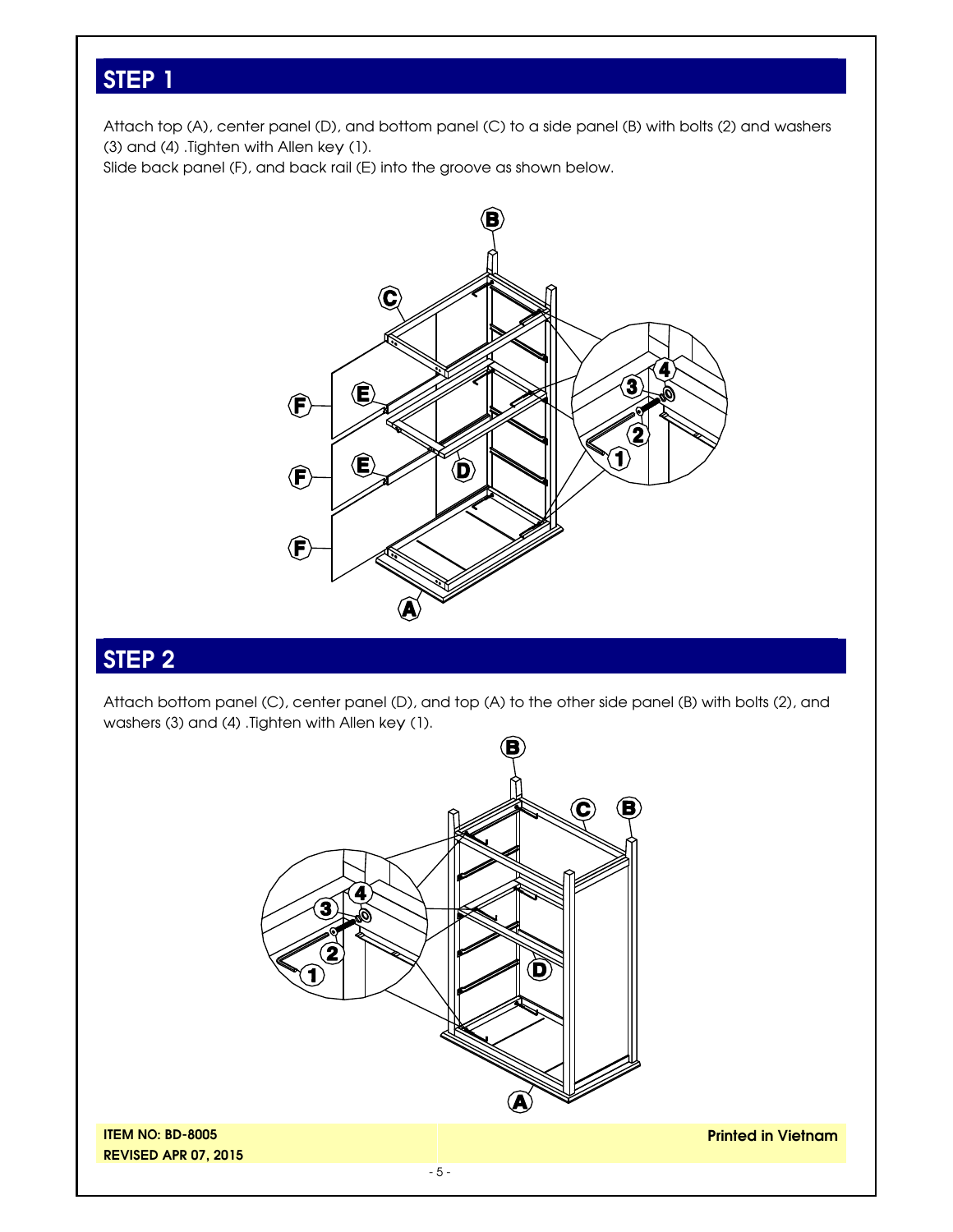Attach back rail (E) to side panels (B) with screws (5) .Tighten with a screwdriver. Attach the steel band (9) to Chest with screws (11) as shown below.



# **STEP 4**

Attach drawer sides (H) to drawer front (G) with screws (5). Tighten with a screwdriver Insert drawer bottom (J) into the grooves at bottom of drawer sides (H), and drawer front (G) as shown below.

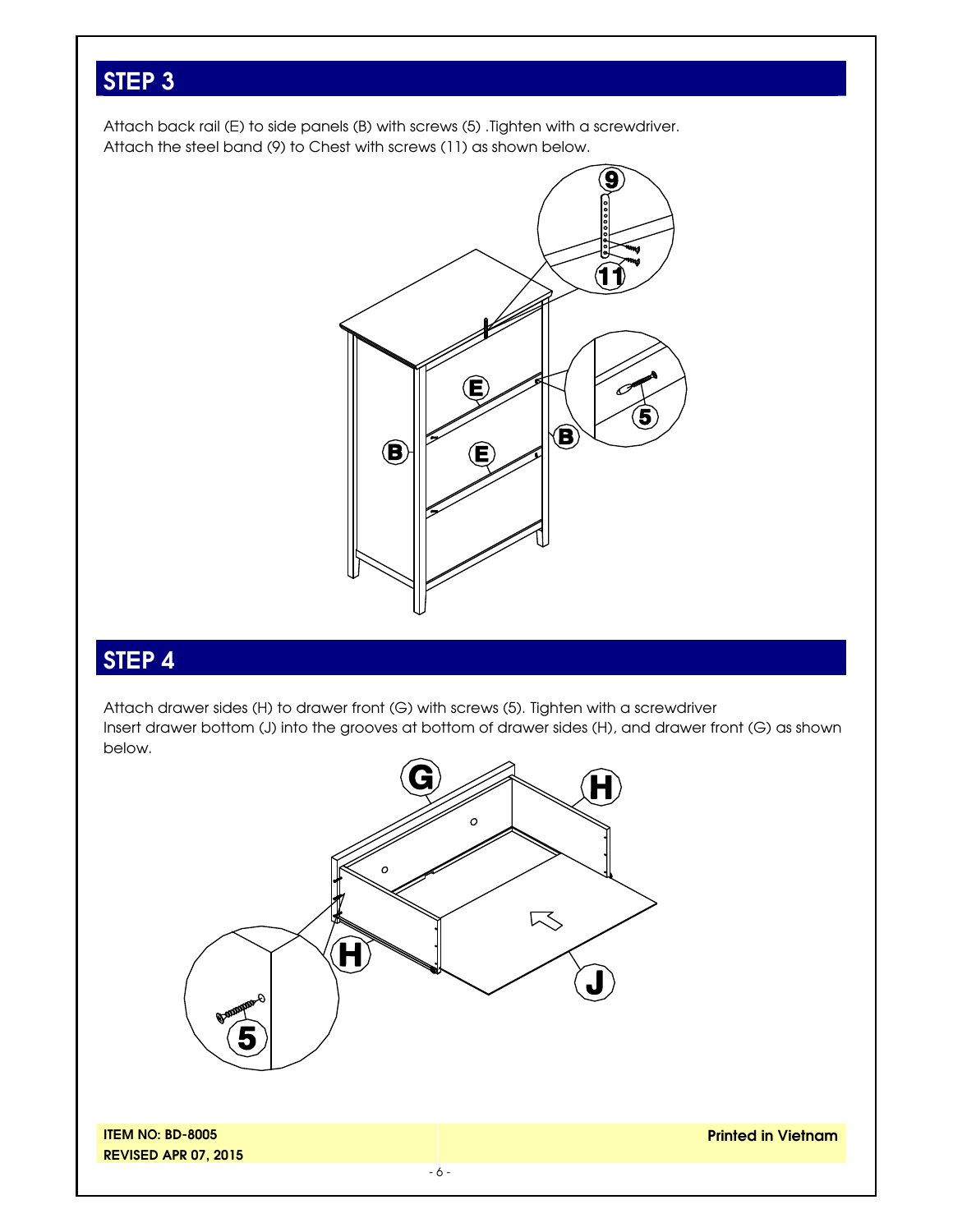Attach drawer back (I) to drawer sides (H) with screws (5) as shown below. Tighten with a screwdriver.



# **STEP 6**

Attach support bars (K) to bottom of drawers with screws (8) as shown below. Tighten with the screwdriver.



**ITEM NO: BD-8005 REVISED APR 07, 2015**